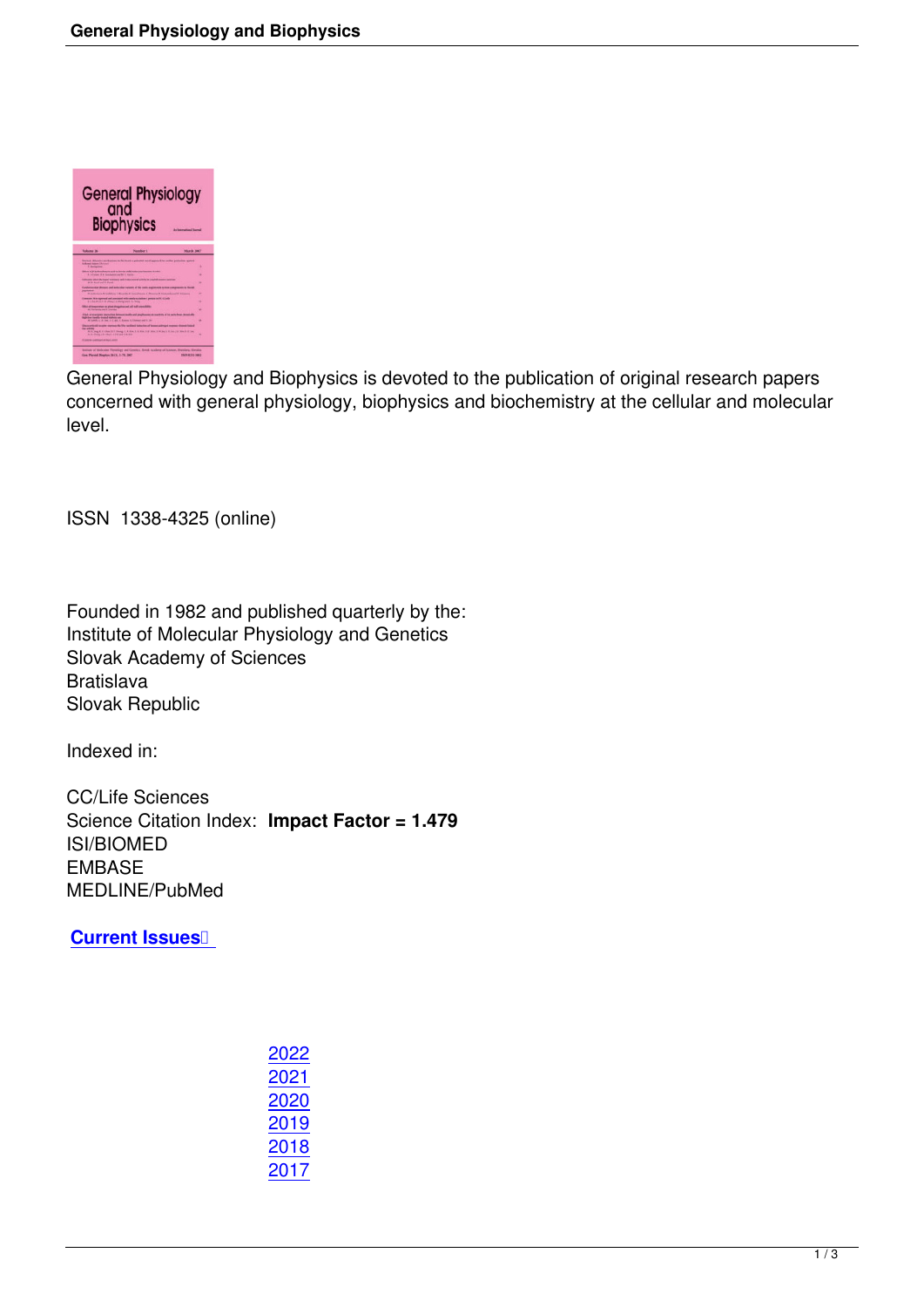|      | 2016 |
|------|------|
|      | 2015 |
|      | 2014 |
|      | 2013 |
|      | 2012 |
| 2011 |      |
|      |      |
| 2010 |      |
| 2009 |      |
| 2008 |      |
|      | 2007 |
|      | 2005 |
|      |      |

## **Open access for auth[ors](index.php?page=shop.browse&category_id=27&option=com_virtuemart&Itemid=11)**

## **[Subscription Information](index.php?option=com_content&view=article&id=79&Itemid=11&category_id=26)**

AEPress, s.r.o. Bajzova 7 821 08 Bratislava Slovak Republic Fax: +4212-43637986 E-mail: koresp@aepress.sk

## **The coverage of the journal includes:**

 - membrane physiology and biophysics (ion channels, receptors, transporters, protein-lipid interactions, surface phenomena, model membranes),

 - intercellular and intracellular signalling (neurotransmission, endocrine regulations, messengers, secretory mechanisms, regulatory proteins, calcium signalling pathways, nitric oxide),

 - excitability and contractility (neurophysiology, smooth, cardiac and skeletal muscle physiology, excitation-contraction coupling, cellular motility),

 - biophysical analysis of cellular function (bioenergetics, volume regulation, thermodynamics, mathematical models),

- metabolic regulations (enzymology, ATPases, plant and microbial metabolism),

 - cellular aspects of pharmacology, toxicology and pathology (receptor-drug interaction, the action of drugs and toxins on signalling and regulatory functions, free radicals, lipid peroxidation, ischemic preconditioning, calcium paradox),

- accounts of advances in relevant techniques and methodology.